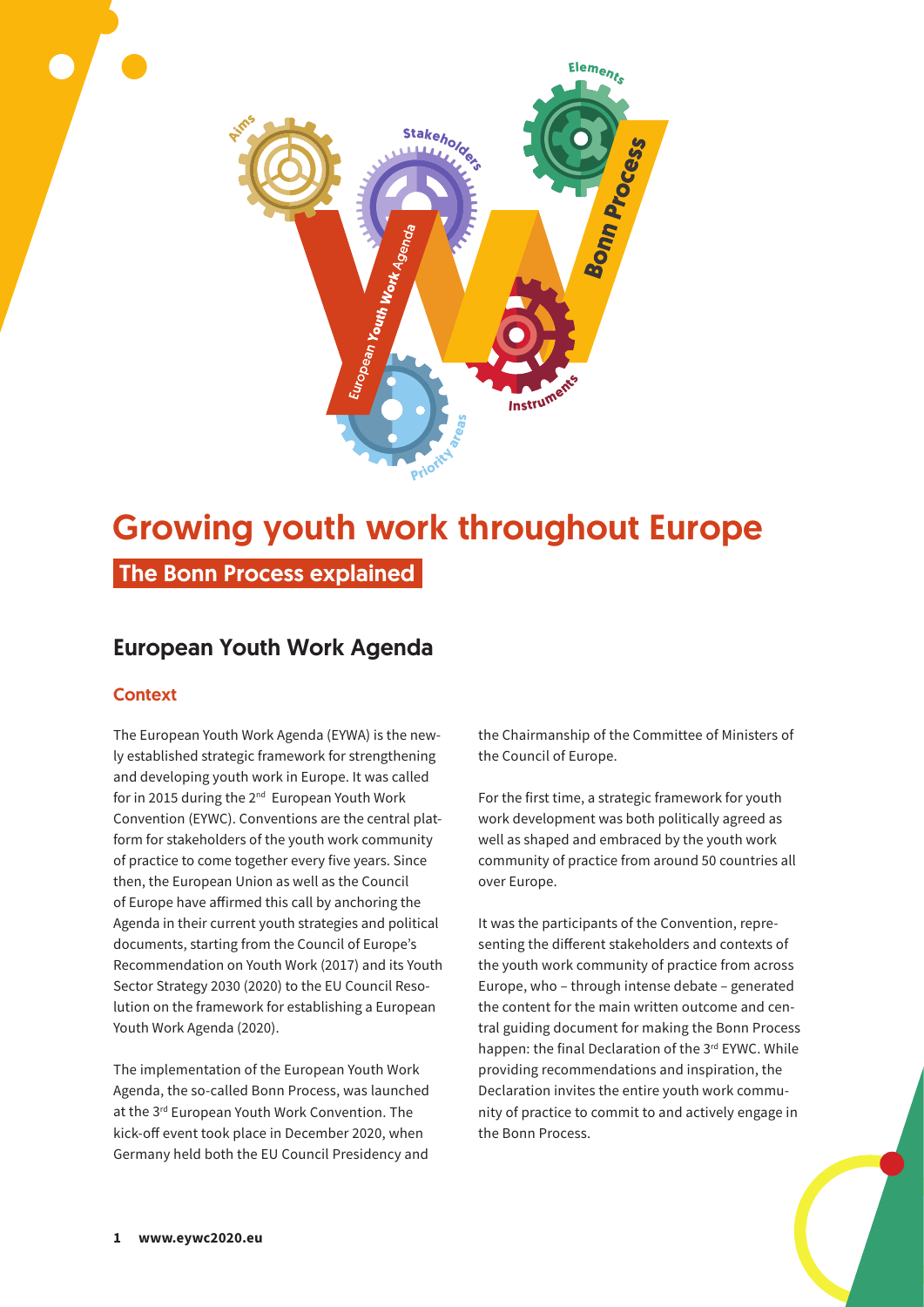# Bonn Process



# Why a Bonn Process?

The Bonn Process is the common effort to put the European Youth Work Agenda into action and make it real. To realise strengthened and further developed youth work across Europe, the Bonn Process aims at greater alignment of the commitment of the different stakeholders of the youth work community of practice. Furthermore, it aims at enhanced connections and co-operation within and between all levels of the community of practice, a more strategic and co-ordinated approach and improved framework conditions for youth work. Above all, moving forward together towards stronger youth work is what the young people of Europe demand and deserve.

The Bonn Process follows several principles:

- $\bullet$  Self-empowering it is shaped by the youth work community of practice as the active and responsible stakeholder within their respective area of competence, mandate, role, and capacity
- Appreciative and needs-based it builds on existing practice, and new features are based on commonly identified needs
- Co-ordinated it is characterised by a co-ordinated approach of stakeholders at different levels and in different areas of youth work
- Europe wide as a European Agenda and Process it includes EU and Council of Europe member States
- At all levels and cross-level it includes engagement at all levels from the local to the European and between them
- Subsidiary the responsibility and roles of the relevant levels of the member States in youth work as well as of organisations is respected and complemented by support and impulses at European level
- Locally anchored as it emphasises the local dimension as the core level of youth work provision and crucial for the development of youth work

Long-term and open – as it is designed as a longterm process (in line with the timeframes of the European strategies of the EU (until 2027) and CoE (2030)) and characterised by an open approach for future development



The Bonn Process puts the Agenda into action by developing priorities and strategies, planning measures, and implementing activities at all levels in all areas of youth work. A co-ordinated approach for the different stakeholders is important to engage hand-in-hand and in a strategic way. The creation of a network for youth work development in Europe and of an open and multilingual European digital platform on youth work are recommended to support this. Monitoring, review and further development are important elements of the Bonn Process. Taking stock and planning ahead is foreseen to take place regularly with a Convention happening every five years.



The Bonn Process encompasses all levels, the European, national, regional and local level. The European process takes place under the umbrella of both European strategies in the field of youth. The instruments of the EU and the Council of Europe, namely the EU youth programmes Erasmus+ Youth and European Solidarity Corps as well as the European Youth Foundation, are major instruments to be used by beneficiaries for activities within the Bonn Process. Intensified co-operation between the European Commission and the Council of Europe can support making the European Youth Work Agenda happen.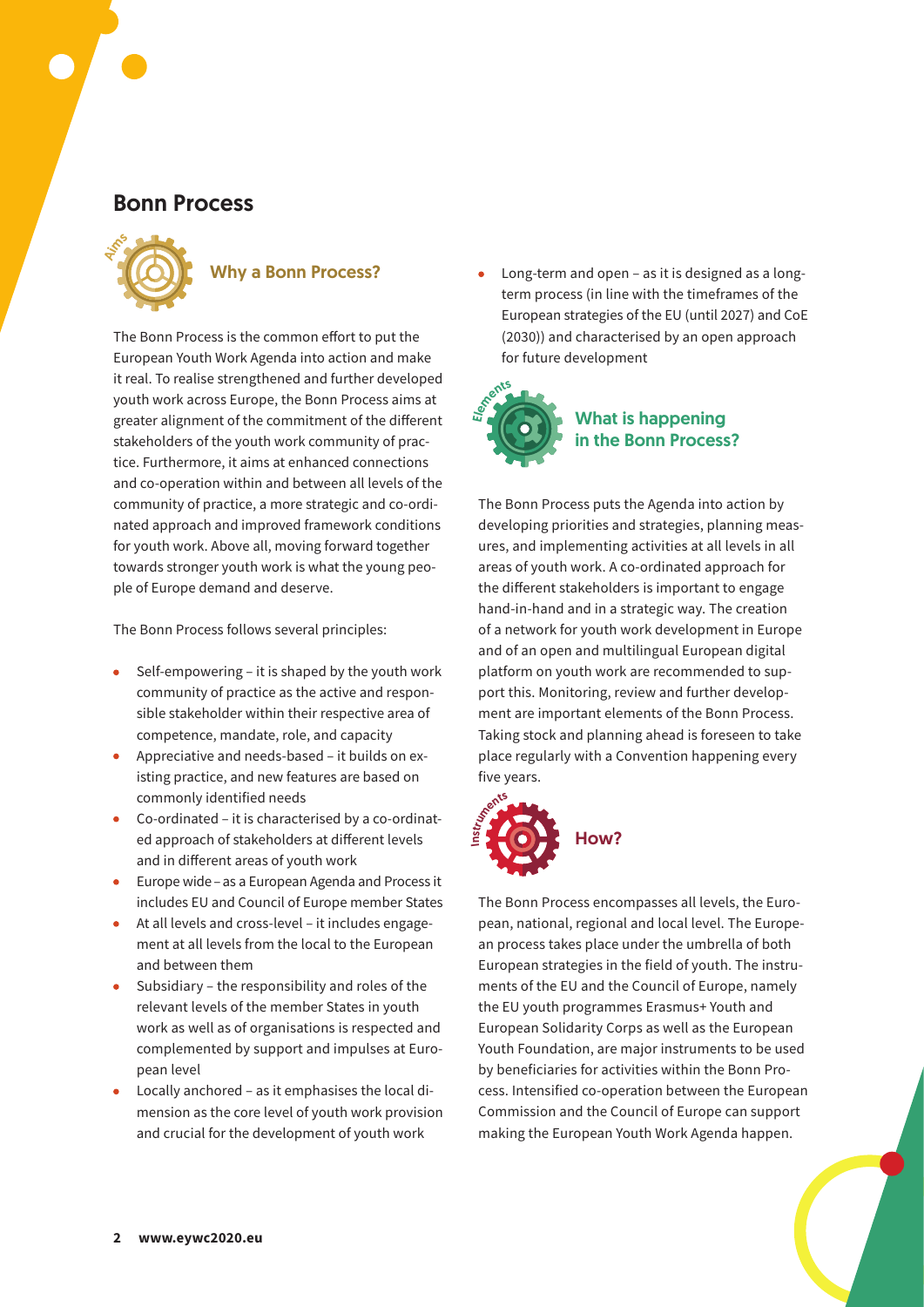At national level, member States are encouraged to identify or establish national working groups or processes and to link the working field of the respective country with the context of the Bonn Process. Depending on the mandates and stakeholder landscape in each country, national ministries responsible for youth, National Agencies, national youth councils, or other stakeholders can organise national processes. The implementation will strive for the most inclusive approach possible by enabling the joint shaping of the process by all relevant stakeholders and structures, ensuring youth participation and facilitating access to activities for all individuals and organisations willing to contribute.



## What is it all about?

The Bonn Process is about growing youth work throughout Europe. To get there, it puts the spotlight on eight priority areas and invites everyone active in youth work to engage in them:

#### **Develop and expand the youth work offer**

To strengthen the provision of youth work in Europe, European policies and local policy-making play an important role in supporting the further development of a quality local youth work offer;

#### **Quality development**

Quality development in youth work calls for better outreach and information about existing support structures and mechanisms. Clearer structures for co-operation and co-creation within and between all levels as well as strengthening and connecting existing networks at all levels are needed;

#### **A common direction for the youth work community of practice**

For youth work to move in the same direction, providing spaces to explore, exchange, and build on examples of good practice across different styles of practice is required. A co-ordinated approach to learning, sharing, supporting, and building on youth work development and good practice at local, regional, national, and European level is needed;

**Beyond the youth work community of practice** It is important to communicate the value of youth work and engage effectively with different sectors. Strategic and operational approaches to cross-sectoral and horizontal co-operation on youth (and youth work) at all levels are needed;

#### **Promotion and recognition**

More strategic and co-ordinated efforts are needed to make youth work better understood, visible and credible as a distinct work arena. Developing a common language, a set of terms supporting a widely shared general definition while leaving enough space to adjust and connect to local contexts and realities, will help create a common narrative;

#### **Innovation and emerging challenges**

To be a safety net for all young people in times of uncertainty, more resilient youth work structures are required that are grounded in evidence-informed innovation principles, encompassing long-term thinking, reflexivity and strategy-based youth work. A culture of innovation in youth work practice should be fostered as well as the capacity of youth work to navigate European and worldwide transformations;

#### **Policy frameworks**

Youth work should be an integral part of youth policy, systematically incorporating the needs and measures regarding youth work into youth policies, both vertically and horizontally;

#### **A strategic framework for youth work development**

The Bonn Process offers a framework for the youth work community of practice to consider what it could be doing for youth work itself. However, the growth of youth work throughout Europe would be even better served if European institutions further aligned their visions for youth work within their respective youth strategies. This requires a joint letter of commitment or memorandum of understanding, connecting the Bonn Process to wider pan-European education and learning initiatives.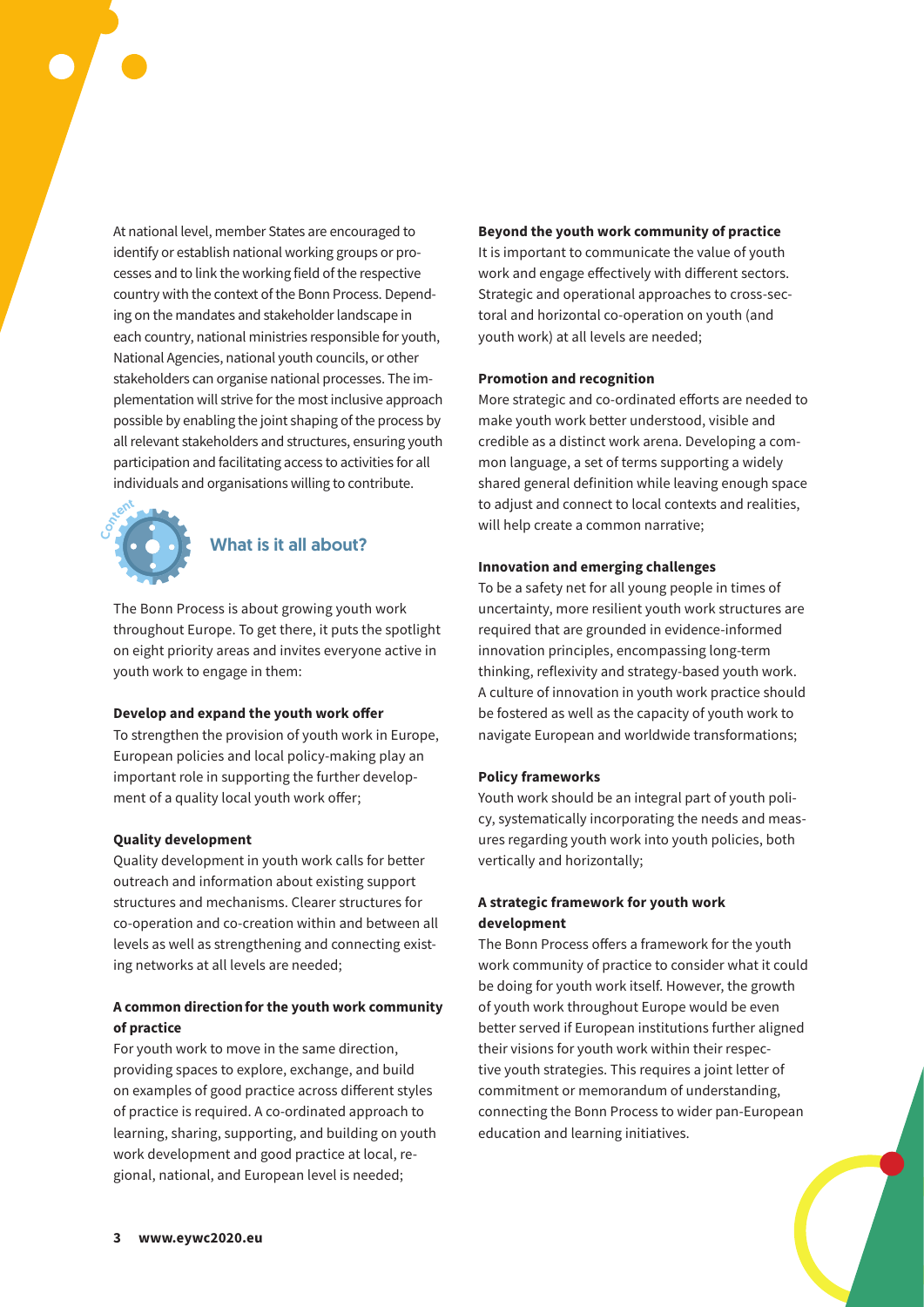

## Shaping the Bonn Process for and by all!

The whole youth work community of practice and all stakeholders in Europe within their different mandates, roles and capacities are invited and encouraged to contribute to the development of youth work within the Bonn Process. This includes youth work stakeholders at local (including municipal), regional, national, and European level. It involves youth workers and youth leaders, youth work managers, project carriers, accredited and independent youth work organisations, trainers, researchers, educators of youth workers, local communities and municipalities, National Agencies for Erasmus+ Youth and European Solidarity Corps, youth representations and young people, and policy-makers for youth. With this multi-player and multi-layer approach, the Bonn Process brings self-empowerment to the whole field: Everybody active in and for youth work can participate in the Bonn Process!

## Be part of it!

Different stakeholders can plan manifold action: A team of researchers could, for instance, research about the impact of a crisis and inform policy-makers; an open youth centre could start a peer-learning initiative among youth centres in rural areas across Europe; a formal educator of youth workers could introduce a new training model – just to name a few ideas… Much more can happen!

Discover more about the Bonn Process, read inspiring stories, and find out how to connect with others and get involved! Refer to our website at www.eywc2020.eu for more information about the European Youth Work Agenda, Bonn Process, final Declaration, and much more.

Contact JUGEND für Europa, the National Agency (Germany) for the EU programmes Erasmus+ Youth and European Solidarity Corps, at convention@jfemail.de.